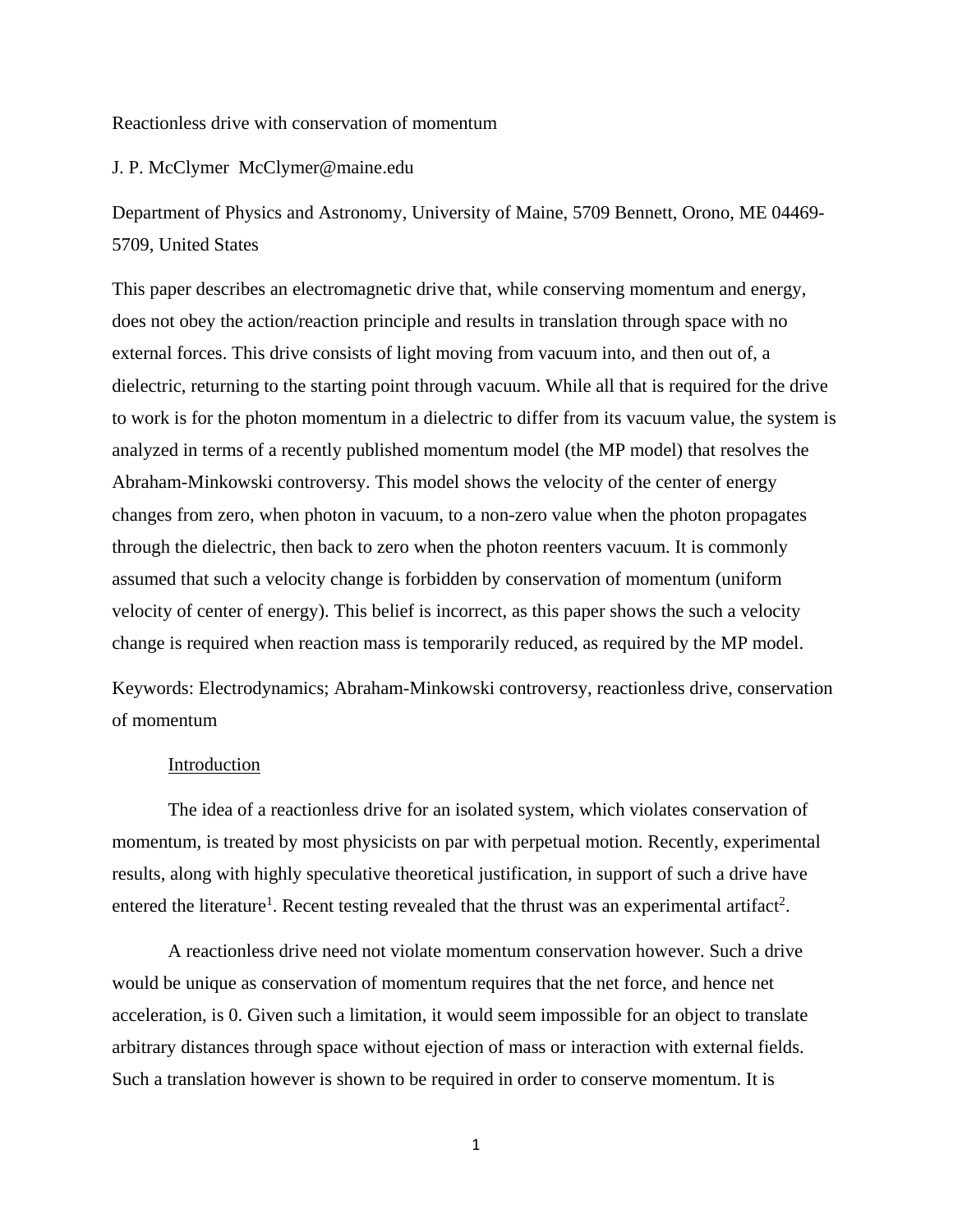tempting to rule out the possibility of such translation first as a violation of Newton's third law. Such a law is well known not to apply in the presence of fields. A more sophisticated argument against the possibility of a reactionless drive stems from what is often, but mistakenly, assumed to be a corollary to conservation of momentum; the Center of Mass theorem which states the velocity of the center of energy is uniform for an isolated system.

This paper will show by direct calculation that a non-zero displacement for an isolated system occurs when none would be expected. The velocity of the center of energy is then calculated, using a new model for light in a dielectric. This velocity changes from, for a system initially at rest, from 0 to a non-zero value and then back to 0. Finally, the Einstein covariance condition will be used to show explicitly that the center of energy velocity is not uniform and used to explain uniform speed of the center of mass does not hold in certain situations even though momentum is conserved.

The first example of translation without external forces was by Wisdom<sup>3</sup> who showed translation in curved space-time through cyclic shape changes, called "Swimming in Spacetime". He found that for a one-meter sized object in the space-time curvature near Earth's surface the displacement is of the order of  $10^{-23}$ m for one cycle.

In this paper I introduce an example of a reactionless drive in flat space-time that takes advantage of the change in momentum a photon experiences on entering a dielectric.



Figure 1. A photon travels from a laser, in vacuum, through a dielectric (black rectangle) of length L, back into vacuum, then into a retroreflector which returns the photon to the left where it is absorbed. The dielectric, the laser, and reflector as well as all mounts are mounted to the isolated platform of length D.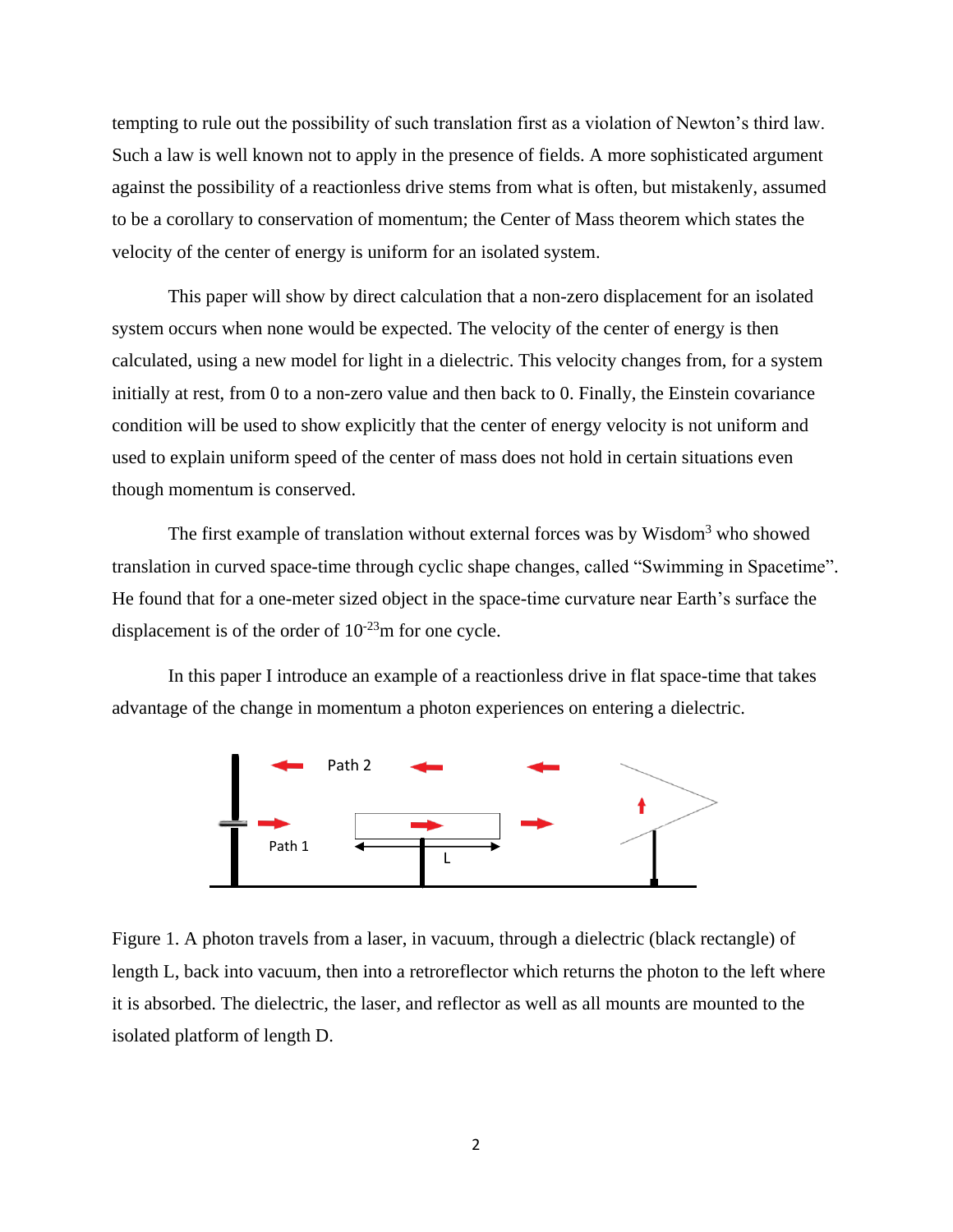Figure 1 shows a platform of length D with a laser at the left end and a retroreflector at the other end that reflects the photon back to the left where it is absorbed. A dielectric material (the rectangular block which I refer to as glass) partially fills the space as shown. The dielectric, of length L, is non-reflecting with an anti-reflection coating (not shown), non-absorbing, nondispersive with a real refractive index n and mass M. The platform, which is isolated from the rest of the universe, has total mass  $M_P$  which is the mass of all the components including the laser, dielectric, retroreflector and mounts. This platform mass does not include the mass-energy of light.

The closed path (the photon could be reflected downward and absorbed arbitrarily close to the source) the light takes can be considered as consisting of two paths. In path 1 (photon traveling left to right), the photon travels a distance in vacuum, enters and travels through a dielectric, before exiting the dielectric and reaching the retroreflector. In path 2 the photon travels only through vacuum back to the left side where it is absorbed.

The photon momentum changes when it enters the dielectric from the vacuum, details of how the momentum changes are discussed in subsequent sections. Momentum conservation requires the dielectric momentum change as well, as  $\vec{p}_{\text{dielectric}} = \vec{p}_{\gamma_{\text{vacuum}}} - \vec{p}_{\gamma_{\text{dielectric}}}$ . The dielectric moves as a reaction to the momentum change which occurs as the photon travels through the vacuum-dielectric interface. As the photon continues to travel through the dielectric, with no change in energy or momentum, the dielectric continues to have this constant momentum value. When the photon exits the dielectric, the photon returns to its initial momentum state and the dielectric returns to its initial state of zero momentum. The net force is 0, forces at the interfaces are equal and directed in opposite directions, but the two forces do occur at *different times.* It is during this difference in time that the dielectric translates through space. A retroreflector (or an absorber and another laser) returns the photon to the left-hand side, except the return trip is through vacuum only.

Clearly, if the round trip took place only in a vacuum, there would be no net translation in space. The platform initially moves to the left, due to emission of the photon, then stops when the photon is reflected or absorbed. Launching an identical photon from the right to the left causes the platform to move the same distance to the right, returning the platform to its initial position.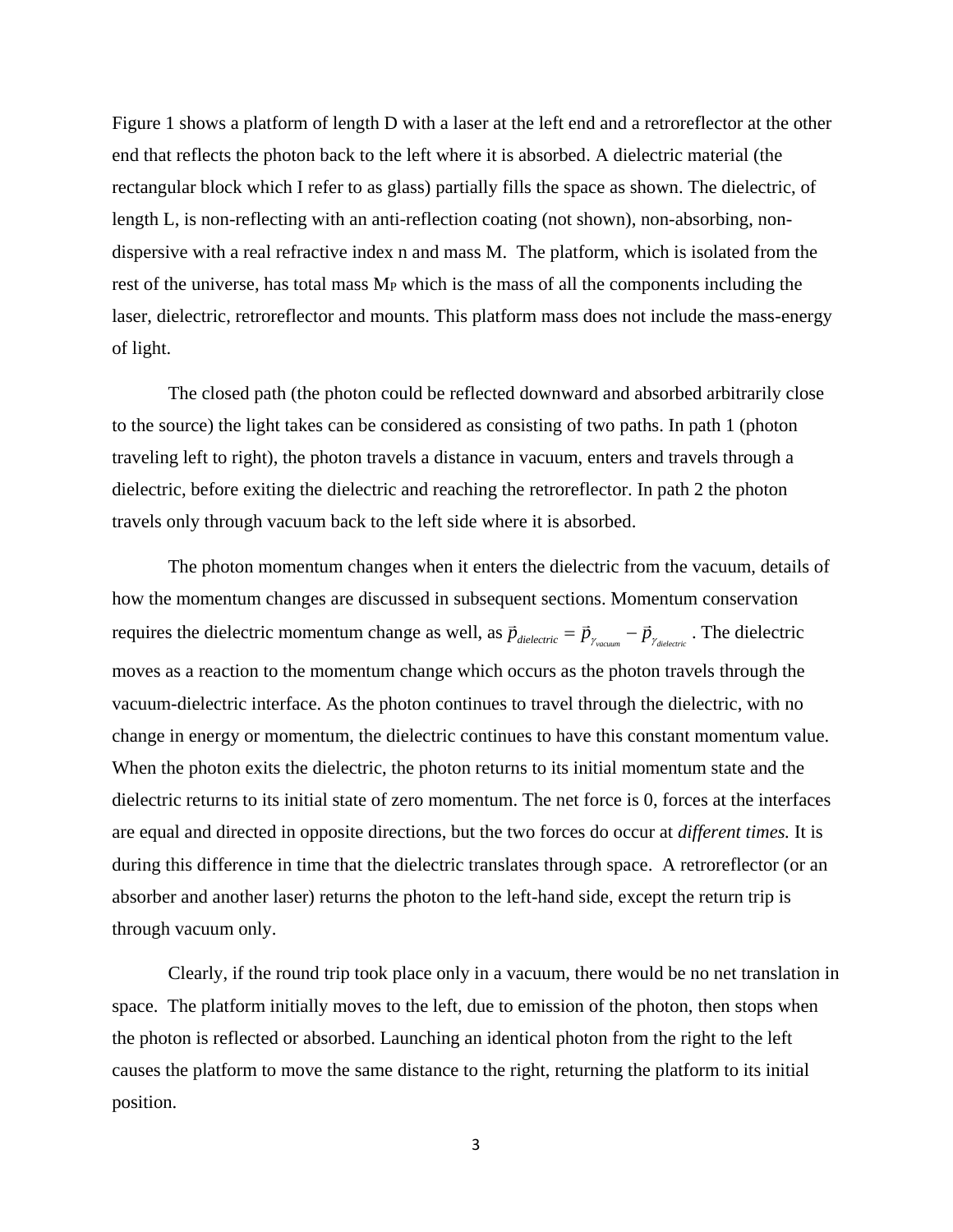While the net displacement of the platform for a photon making a round trip will be calculated in detail in Appendix A, it is illustrative to look at the calculation to first order to see the plausibility of the argument. I suppress vector signs and define motion to the left as negative and motion to the right as positive. The laser, emitting light, gives momentum, -p1, to the

platform for a duration,  $t \approx \frac{(D-L)}{L}$ *c*  $\approx \frac{(D-L)}{2}$  while the light in the glass gives the platform an additional momentum, p<sub>glass</sub>, which acts for a time  $t \approx \frac{nL}{L}$ *c*  $\approx$   $\frac{1}{2}$ . The lights return trip gives the platform momentum  $p_1$  for time,  $t \approx \frac{D}{L}$ *c*  $\approx \frac{\nu}{\tau}$ .

The total displacement, due to round trip of the light, is

$$
d_{net} \approx \frac{L}{M_{p}c} \Big( n \Big( p_{glass} - p_1 \Big) + p_1 \Big). \tag{1}
$$

If  $p_{\gamma}$  is described with a "Minkowski momentum",  $p_{\gamma}$ *nh*  $p_{\gamma_M} = -\frac{c}{c}$  $=\frac{n\hbar\omega}{m}$ , then the net displacement is non-zero, in apparent contradiction to the center of mass theorem (C.M. theorem). If  $p_{\gamma}$  is described with a "Abraham momentum",  $p_{\chi_A}$ *h*  $p_{\gamma_A} = \frac{1}{nc}$  $=\frac{\pi\omega}{\pi}$ , the displacement is 0, but *only to first order*. More detailed displacement calculations show a non-zero displacement for even the Abraham momentum model<sup>4</sup>.

I briefly review the issue of momentum of light in glass before discussing a recently published model of light entering a dielectric which provides a consistent explanation of the nonzero displacement that is consistent with momentum conservation

A correct expression for the momentum of the photon in the dielectric is not obvious. This situation is commonly called the "Abraham-Minkowski Controversy". There is extensive literature on this issue over the last 100 years, summarized in a review article<sup>5</sup> by Pfeifer et al. Abraham<sup>6</sup> and Minkowski<sup>7,8</sup> provide differing definitions for the electromagnetic momentum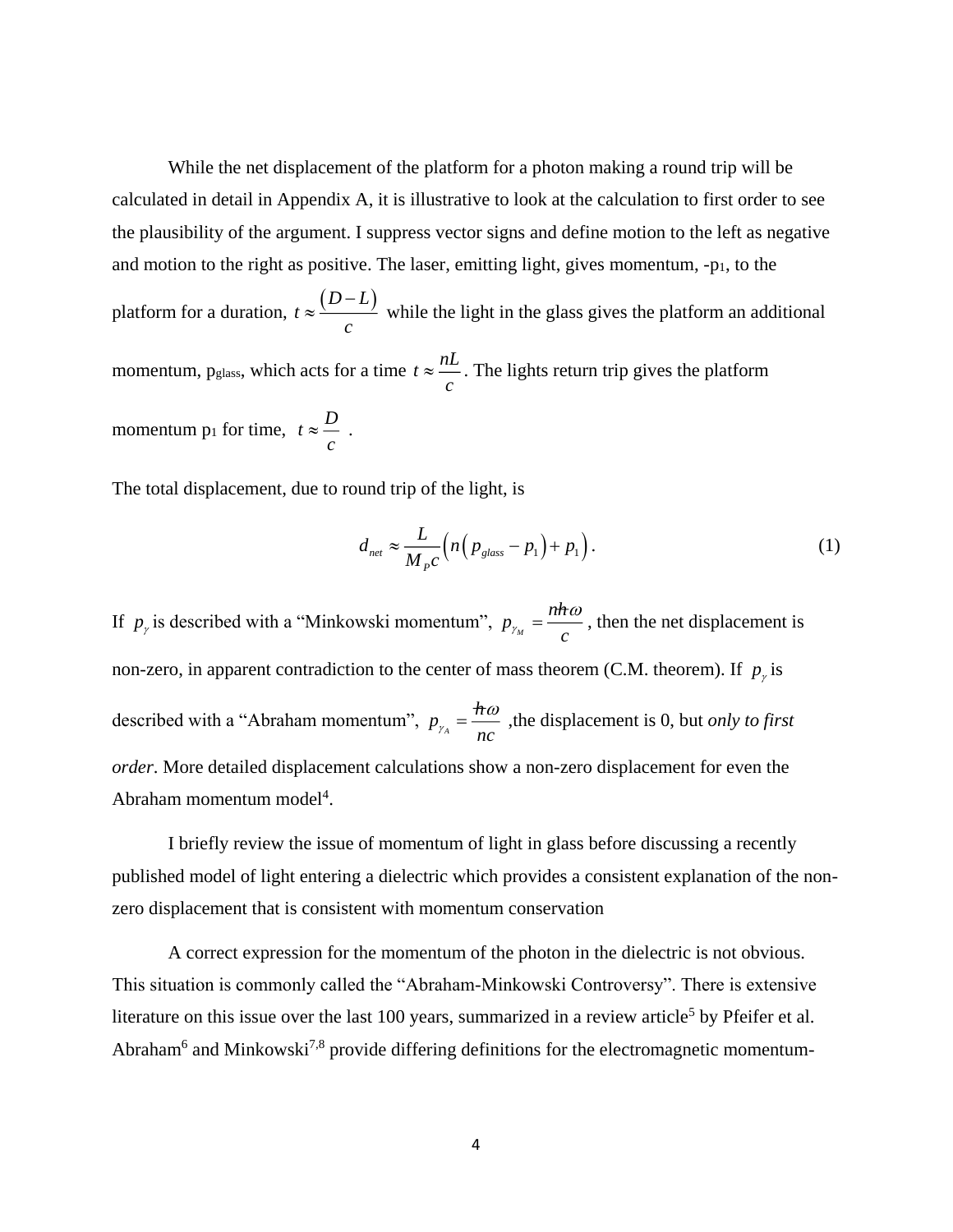energy tensor of light in a dielectric. These differing tensors result in different predictions for the momentum density;

$$
\vec{g}_{\text{Abraham}} = \vec{E} \times \frac{\vec{H}}{c^2}, \vec{g}_{\text{Minkowski}} = \vec{D} \times \vec{B} \,. \tag{2}
$$

These differing momentum densities then give contradictory predictions for the momentum of a photon in a dielectric of index n;

$$
\left|\vec{p}_{\gamma \text{Abraham}}\right| = \frac{\hbar \omega}{nc}, \left|\vec{p}_{\gamma \text{Minkowski}}\right| = \frac{n\hbar \omega}{c}.
$$
 (3)

While both momenta equations agree in a vacuum, they predict very different behavior in a material. Both momenta expressions have compelling theoretical and experimental support which is summarized in the aforementioned review article. Either of these models, or any reasonable model for photon momentum in a dielectric which differs from the vacuum value, predicts the platform describe previously will have a non-zero, reactionless, displacement.

While these models were the leading candidates, a new description, the Mass Polariton quasiparticle model, (MP model)<sup>9</sup>, was recently published. Neither the Abraham nor Minkowski model, or any other description of momentum inside the dielectric, satisfies the covariance condition of special relativity which requires the photon inside the dielectric to have a mass.

The fact that photon momenta in a dielectric that differs from the vacuum value is sufficient to create a reactionless drive. However, as both the Abraham and Minkowski models fail to satisfy this fundamental relationship, I do not analyze the drive with these models in this paper. It is only the MP model which provides an explanation for how the Center of Mass theorem is violated.

#### Section 1: MP Model

Both Abraham and Minkowski models violate the covariance principle,

$$
E2 - (pc)2 = (mc2)2.
$$
 (4)

Since photons have no mass, no model that only considers the field term can be correct. In addition to a field term, a term with mass, from the stress tensor of the material, must be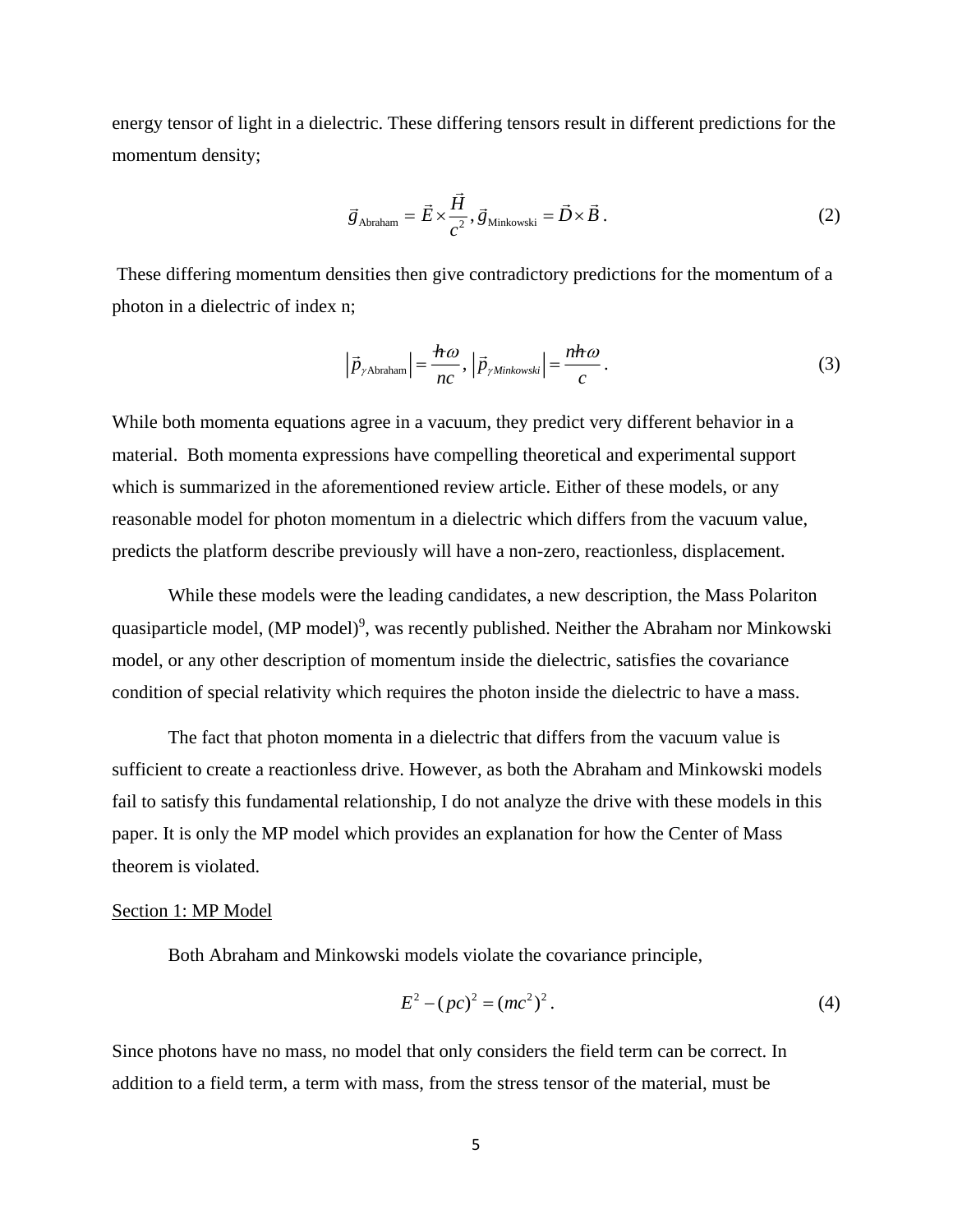included. The "splitting" of momentum between the field and material terms is not arbitrary, as commonly thought. The MP model posits that the photon/dielectric forms a mass-polariton quasi-particle (MP) that satisfies the covariance principle. The authors point out that their definition of mass-polariton

We is distinct from the conventional usage of the term as it does not involve a close resonance with internal states of the system.

Henceforth, I adopt the terminology of the MP authors. I suppress vector signs on all momenta, with positive values meaning momentum to the right and negative values meaning momentum to the left, consistent with Figure 1. The vacuum photon, with energy  $E = h\omega$  and momentum *vacuum h*  $p_{_{\gamma_{vacuum}}} = -\frac{1}{c}$  $=\frac{\pi\omega}{\omega}$ , on entering the dielectric creates an MP, which consists of a field component and a mass density wave (MDW), propagating together at speed  $v = \frac{c}{c}$  inside the *n* dielectric. In the lab frame, the momentum of the MP (field and matter wave) is

$$
p_{_{MP}} = \frac{n\hbar\omega}{c},\tag{5}
$$

same as the Minkowski description, and the energy of the MP is

$$
E_{MP} = n^2 \hbar \omega = \gamma m_0 c^2, \qquad (6)
$$

Where m<sub>0</sub> is the effective mass of the MP. The momentum of the MP is greater than the momentum of the photon in vacuum, causing the dielectric to move in the opposite direction to propagation direction of the MP, conserving momentum; to the left in Figure 1. The MP also has 2 *n* more energy than the vacuum photon. This energy increase comes from a *mass loss* of the dielectric,

$$
\partial m = \left(n^2 - 1\right) \frac{h\omega}{c^2}.\tag{7}
$$

It is recognition of this mass loss that allows consistent explanation of why a reactionless drive is possible while conserving momentum in my system. As pointed out by the MP authors, the reaction mass of the dielectric is reduced to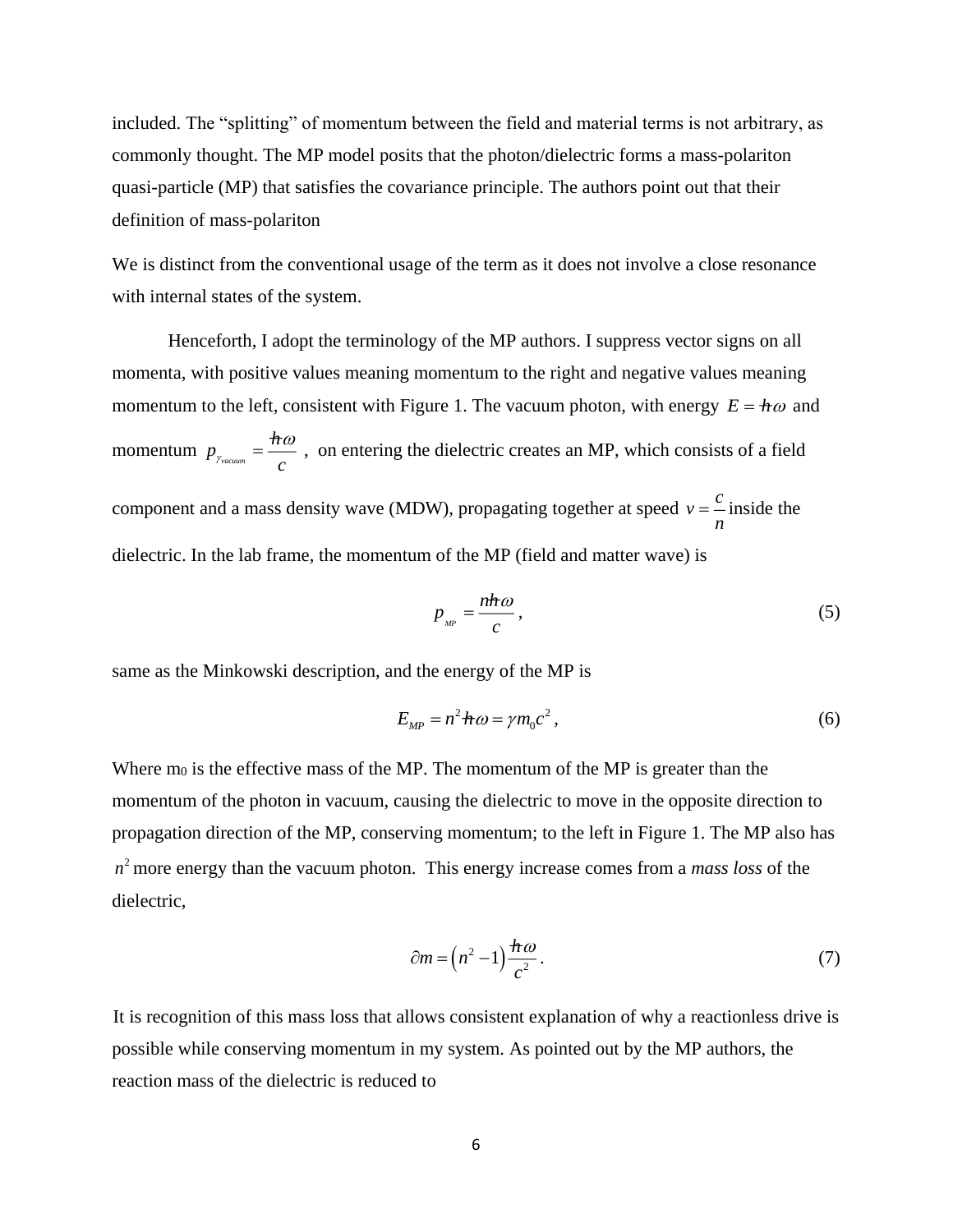$$
M_R = (M - \partial m),\tag{8}
$$

where M is the mass of the dielectric before the photon enters, or after it exits, the dielectric.

While the MP is the real physical entity, momentum of the field and MDW can be separately calculated. The field momentum is

$$
p_{\text{field}_{MP}} = \frac{h\omega}{nc} \tag{9}
$$

and the MDW momentum is

$$
p_{MDW_{MP}} = \left(n - \frac{1}{n}\right) \frac{h\omega}{c}
$$
 (10)

in the Lab frame. The field momentum is given by the same expression as the Abraham momentum and the sum of the momenta is the Minkowski momentum.

The mass of the MDW, which is required in Section 2 but is not calculated in the MP paper, is calculated from the covariance condition,  $(M_{MDW}c^2)^2 = E_{MDW}^2 - (p_{MDW}c)^2$ , yielding

$$
M_{MDW} = \left(n^2 - 1\right) \sqrt{\frac{n^2 - 1}{n^2}} \left(\frac{\hbar \omega}{c^2}\right). \tag{11}
$$

Since the MP has the same momentum as described by Minkowski model one might assume that the identical result would be obtained as assuming a Minkowski momentum for the photon, but that is incorrect. The "recoil mass", the mass of the dielectric that moves as a result of the momentum change as the photon enters the dielectric, is smaller than the mass of the dielectric, M, before the photon enters, leaving  $M_R = M - \partial m$  as the reaction mass of the dielectric that moves to the left (see Figure 3 of reference 9). In addition to this mass loss, there are two other things different between the Minkowski and the MP model. (1) The momentum of the field term *increases* when the MP reaches the end of the dielectric, i.e. when the photon reenters the vacuum. (2) The MDW remains inside the dielectric until it reaches the end of the dielectric and transfers all of its momentum to the dielectric.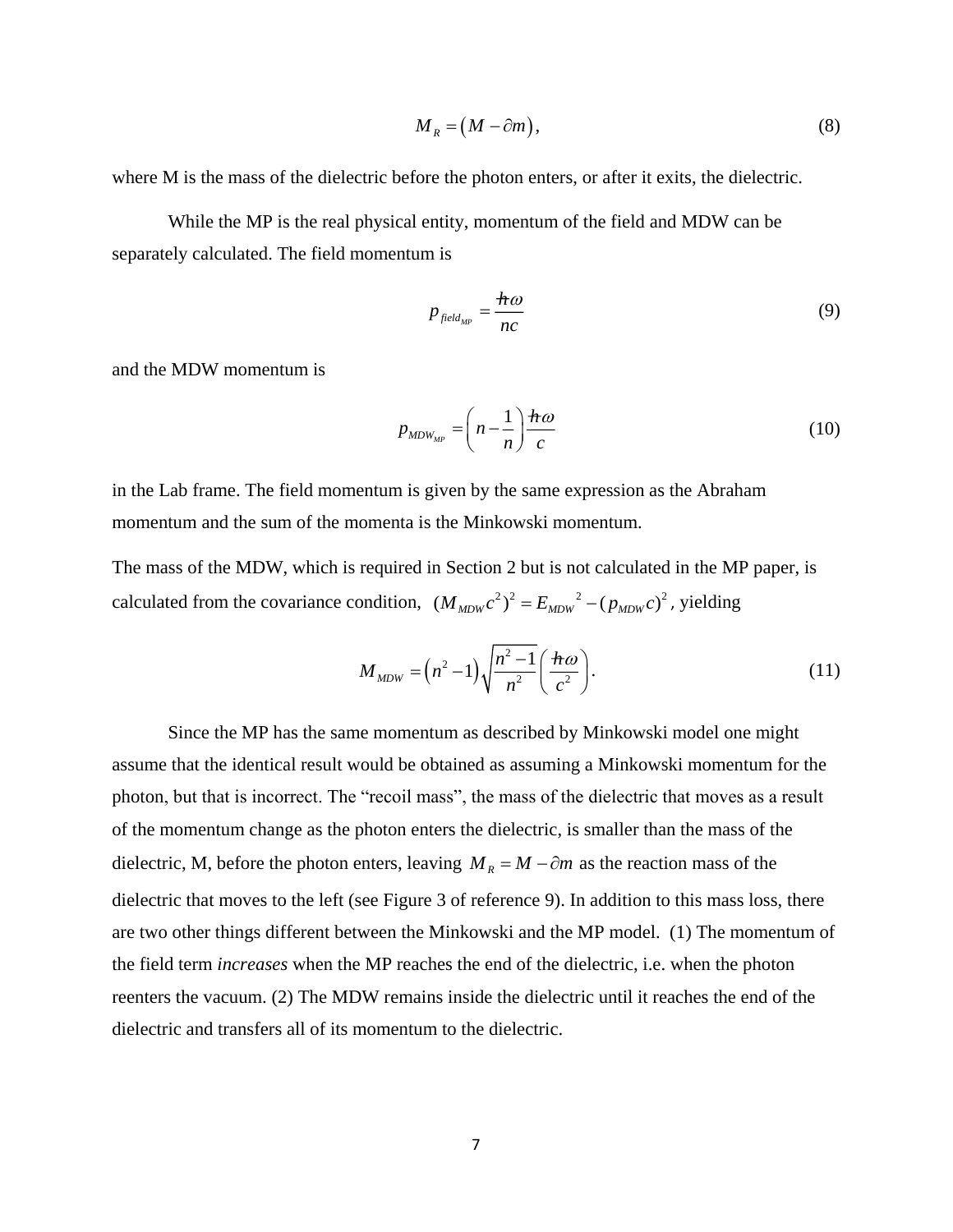As always, the momentum change when the photon enters the dielectric is equal and opposite to the momentum change when the photon leaves the dielectric. The dielectric comes to rest once the photon exits and the sum of the forces is 0.

Section 2 of this paper provides two major results. The first result is the velocity of the center of energy is calculated directly from the MP model to show this velocity is not uniform when the photon enters the dielectric, in contradiction to the C.M. theorem. The second result of this section uses the change of mass into energy as predicted by the MP model, to extend the C.M. theorem, showing the isolated system does have a change in momentum.

Section 3 considers another surprising consequence of the MP model, that the MP transiting the dielectric *must* lose energy, in contradiction to the well-known belief that the energy of a photon in a dielectric is identical to its vacuum energy. In Appendix A, I follow the photon on its round-trip path and use momentum conservation to determine the momentum of all the entities in this problem along with the net displacement of the platform using the MP model extending the calculation that lead to the non-zero displacement in Equation 1. Appendix B uses the mass loss predicted by the MP model to provide a qualitative picture of how the center of mass moves in the lab frame.

### Section 2: Velocity of Center of Energy

The velocity of the center of energy is given by

$$
V_{CE} = \frac{\sum_{i} E_{i} v_{i}}{\sum_{i} E_{i}}.
$$
\n(12)

The numerator is proportional to the total momentum of the system while the denominator is its total energy.

Working in the lab frame with the platform initially at rest, when the laser first emits the photon, the platform recoils to the left as the photon travels to the right. The velocity of the center of energy is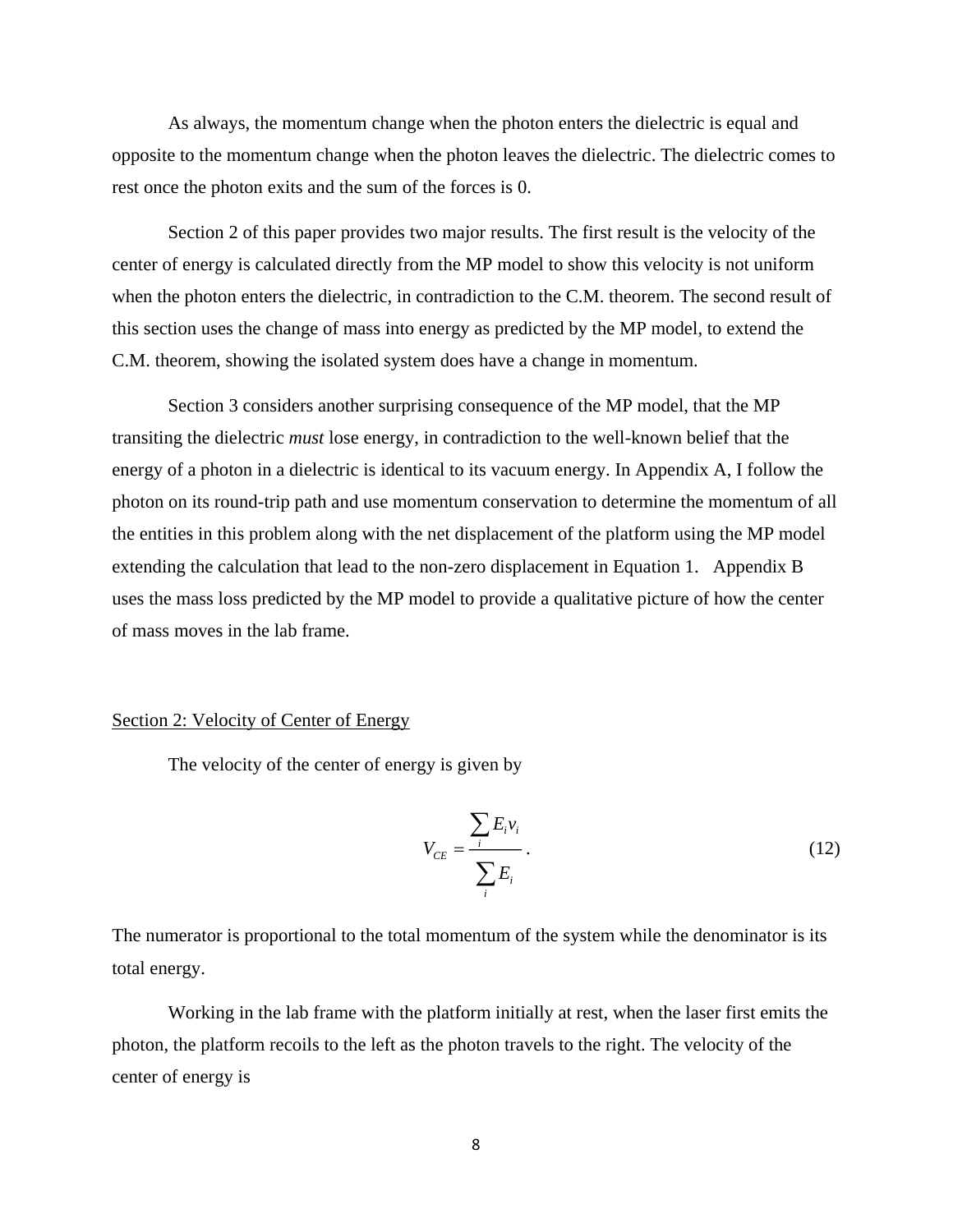$$
V_{CE} = \frac{\sum_{i} E_{i} v_{i}}{\sum_{i} E_{i}} = \frac{\hbar \omega c + M_{p} c^{2} V_{R1}}{\hbar \omega + M_{p} c^{2}}.
$$
\n(13)

The recoil velocity of the platform is  $V_{R1}$ *P*  $V_{\text{av}} = \frac{-\hbar}{\sqrt{\hbar}}$  $M$   $\mathit{c}$  $=\frac{-\pi\omega}{\pi}$ . Thus, the center of energy velocity is 0, as expected.

The situation changes dramatically when the photon enters the dielectric and creates an MP;

$$
V_{CE_{dielectric}} = \frac{\sum_{i} E_{i} v_{i}}{\sum_{i} E_{i}} = \frac{\gamma m_{0} c^{2} \left( \frac{c}{n} + V_{R1} + V_{R2}}{1 + \frac{(V_{R1} + V_{R2})}{n c}} \right) + (M_{P} - \partial m) c^{2} (V_{R1} + V_{R2})}{\gamma m_{0} c^{2} + (M_{P} - \partial m) c^{2}}.
$$
(14)

In the rest frame of the dielectric the MP travels at c/n. This speed is reduced in the Lab frame and given by the relativistic velocity addition law, recall VR1 and VR2 are negative. To first order, the velocity of the MP in the dielectric in the Lab frame is

$$
V_{MP} = \frac{c}{n} + (V_{R1} + V_{R2}) \left( 1 - \frac{1}{n^2} \right). \tag{15}
$$

Before the photon enters the dielectric, the platform, and hence the dielectric, has velocity  $V_{R1}$ . When the photon creates the MP, momentum is conserved and the dielectric velocity becomes  $(V_{R1}+ V_{R2})$ . As previously shown, both these velocities are in the same direction, to the left. The second velocity change is  $\sum_{R2}^r = (1 - n) \frac{n \omega}{\left(M_p - \partial m\right)}$ *P*  $V_{n_0} = (1 - n) \frac{h}{h}$  $M<sub>n</sub> - \partial m$ ) c  $= (1-n)\frac{\pi\omega}{(M - \partial m)c}$ . The MP parameters are

$$
M_{MDW} = \left(n^2 - 1\right) \sqrt{\frac{n^2 - 1}{n^2}} \left(\frac{\hbar \omega}{c^2}\right), \partial m = \left(n^2 - 1\right) \frac{\hbar \omega}{c^2}.
$$
 (16)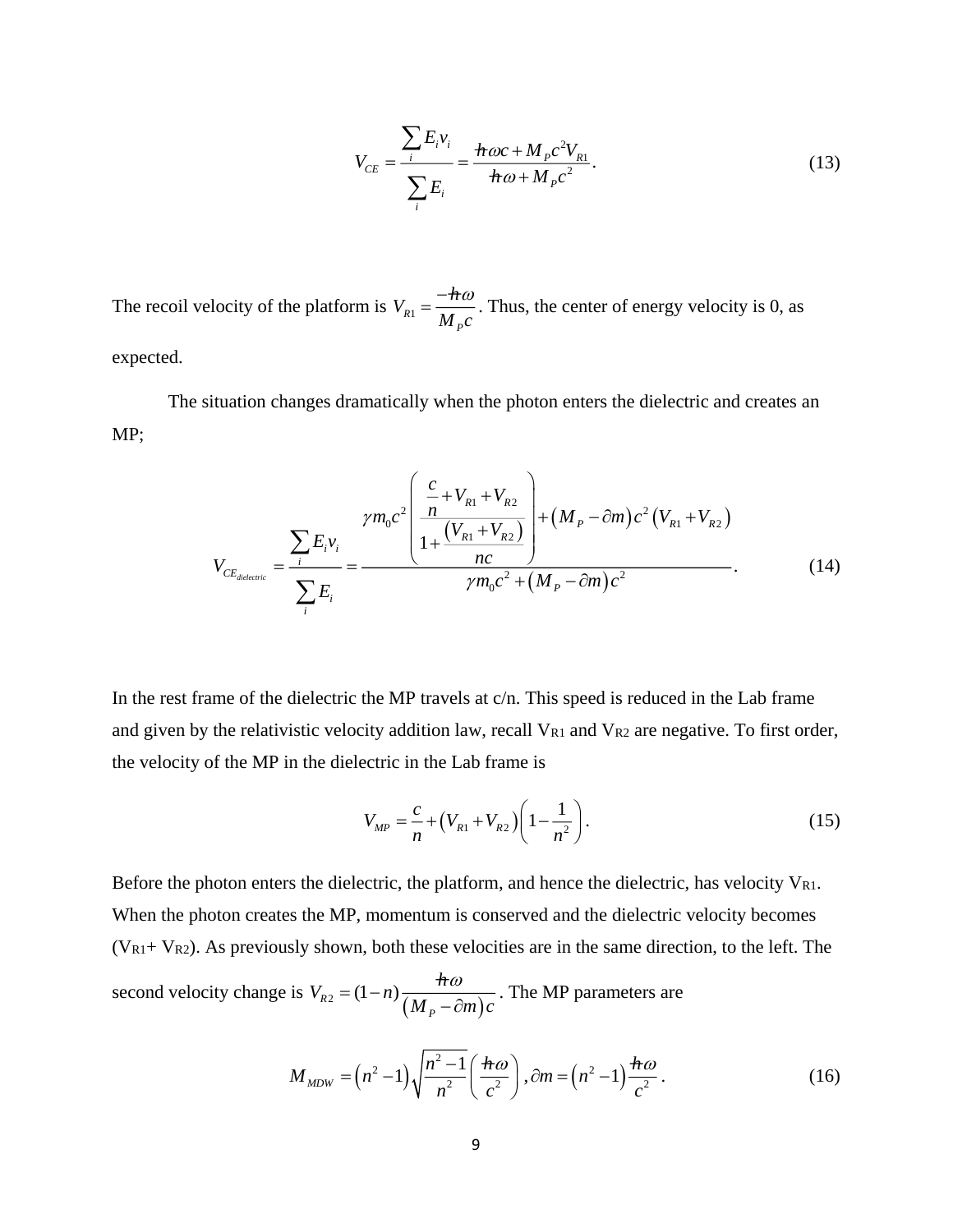Making these substitutions, the center of energy velocity in the lab frame when the photon enters the dielectric is

$$
V_{CE_{dielectric}} = \frac{\gamma m_0 c^2 \left(\frac{c}{n} - \left(\frac{h\omega}{M_p c} + \frac{(n-1)h\omega}{(M_p - \partial m)c}\right)\left(1 - \frac{1}{n^2}\right)\right) + (M_p - \partial m)c^2 \left(\frac{(1-n)h\omega}{(M_p - \partial m)c} - \frac{h\omega}{M_p c}\right)}{\gamma m_0 c^2 + (M_p - \partial m)c^2}.
$$
\n(17)

Cancelations in the numerator occur, leaving a non-zero result,

$$
V_{CE_{dielectric}} = \frac{-\frac{(\hbar \omega)^2}{c} \left[ \frac{(n^2 - 1)(n - 1)}{(M_P - \partial m)} \right]}{\gamma m_0 c^2 + (M_P - \partial m) c^2}.
$$
(18)

This velocity is negative, hence to the left. The velocity of the center of energy changes from 0, before photon enters the dielectric and returns to 0 when the photon exits the dielectric, in contradiction to the C.M. theorem. A non-zero velocity is also found when the calculation is done adding all velocities relativistically.

This change in velocity of the center of energy from 0 to a non-zero value is surprising. It is widely, but incorrectly, held that the constancy of the center of energy velocity is a direct consequence of conservation of momentum. This work, which has conserved momentum throughout, shows this change in the center of energy velocity directly.

We have what appears to be a serious contradiction; conservation of momentum, as demonstrated in this paper, requires a change in velocity while conservation of momentum is commonly used to show that the velocity cannot change. The model by Partanen et al provides a clear explanation of how the change in velocity comes about and why the usual derivation of this velocity from momentum conservation is incomplete.

Consider the system with the photon in vacuum as described by Eq. (12). Working in the center of energy frame of the system, the system has zero momentum and is described by  $E^2 = M_p^2 c^4$ . When the photon enters the dielectric, the mass of the dielectric, and hence of the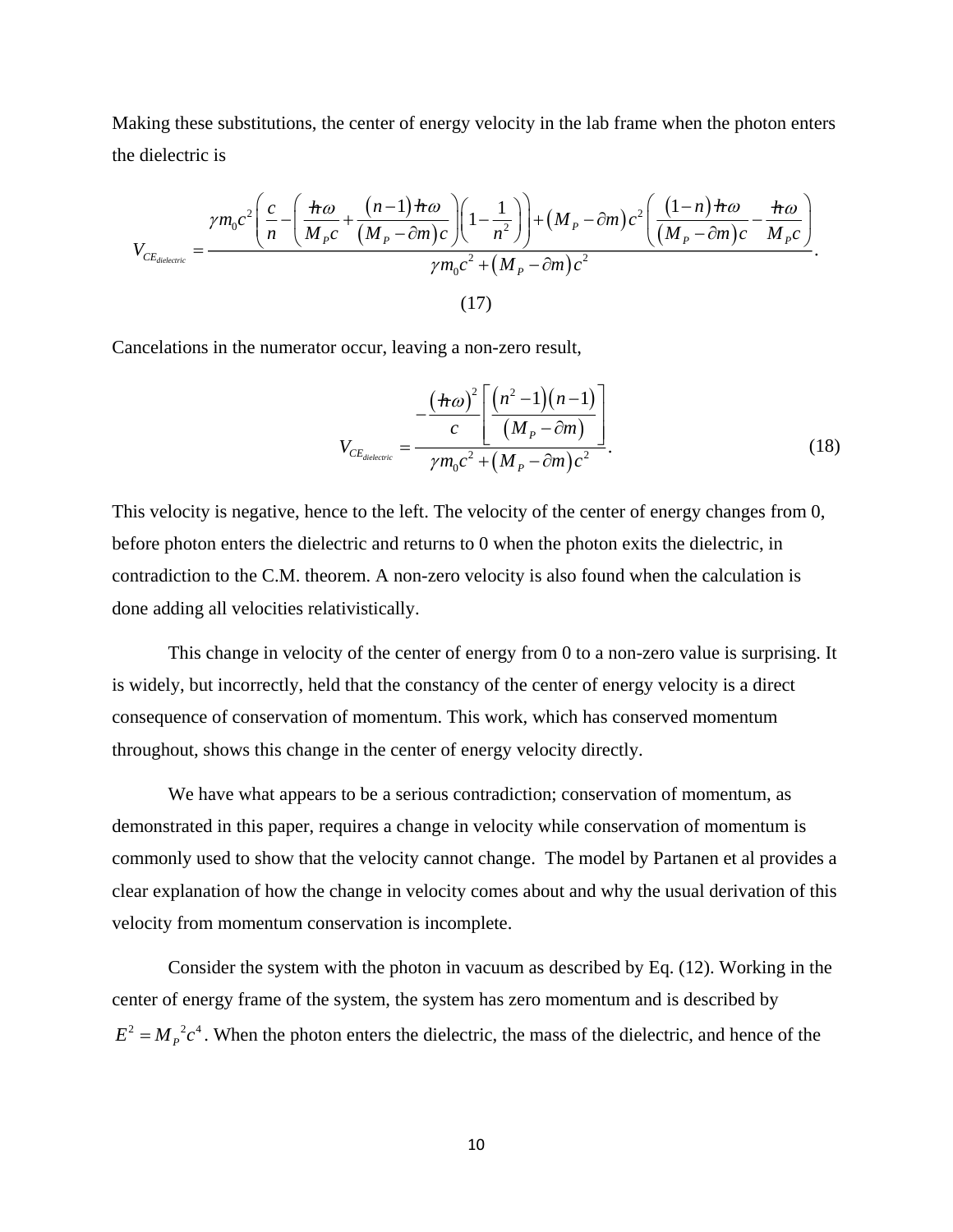platform is reduced,  $(M_p - \partial m)$ . Working in the *same frame of reference*, energy is conserved, giving

$$
E^{2} = M_{P}^{2} c^{4} = (pc)^{2} + (M_{P} - \partial m + M_{MDW})^{2} c^{4}. \qquad (19)
$$

Substituting in the masses from Eq (16) into Eq (19) yields a non-zero momentum for the center of mass frame;

$$
p^{2} = \hbar \omega (n^{2} - 1) \left( 1 + \sqrt{1 - \frac{1}{n^{2}}} \right) \left[ 2M_{P} - \frac{\hbar \omega}{c^{2}} (n^{2} - 1) \left( 1 + \sqrt{1 - \frac{1}{n^{2}}} \right) \right].
$$
 (20)

It is the conversion of mass into energy that requires that the momentum of the system changes, thus giving rise to the reactionless drive. The conversion of mass into energy is ignored in the usual derivations of the "constancy" of the velocity of the center of energy.

#### Section 3: Consequence of energy loss.

As shown, conservation of momentum and fundamental electrodynamics allows creation of a reactionless drive. The assumptions used are that standard ones; energy of a photon is constant throughout and the energy and momentum of the photon that exits the dielectric is identical to the momentum and energy of the photon that entered. What is the consequence if this assumption is not true, not due to imperfections of the material, but due to a fundamental energy loss?

The MP model allows analysis of the situation in terms of electrodynamics of continuous media, which not only gives the same results as the MP model, it allows computer simulations of the MP pulse and the reaction of the material as the MP travels through it.

The MP authors simulated a diamond crystal cube (100mm on a side) subjected to a titanium-sapphire laser pulse ( $\lambda_0 = 800$ *nm*;  $\hbar \omega = 1.55$ *eV* and total energy 5mJ) traveling as a Gaussian wave packet. As the MP propagates through the crystal, the MDW displaces atoms. In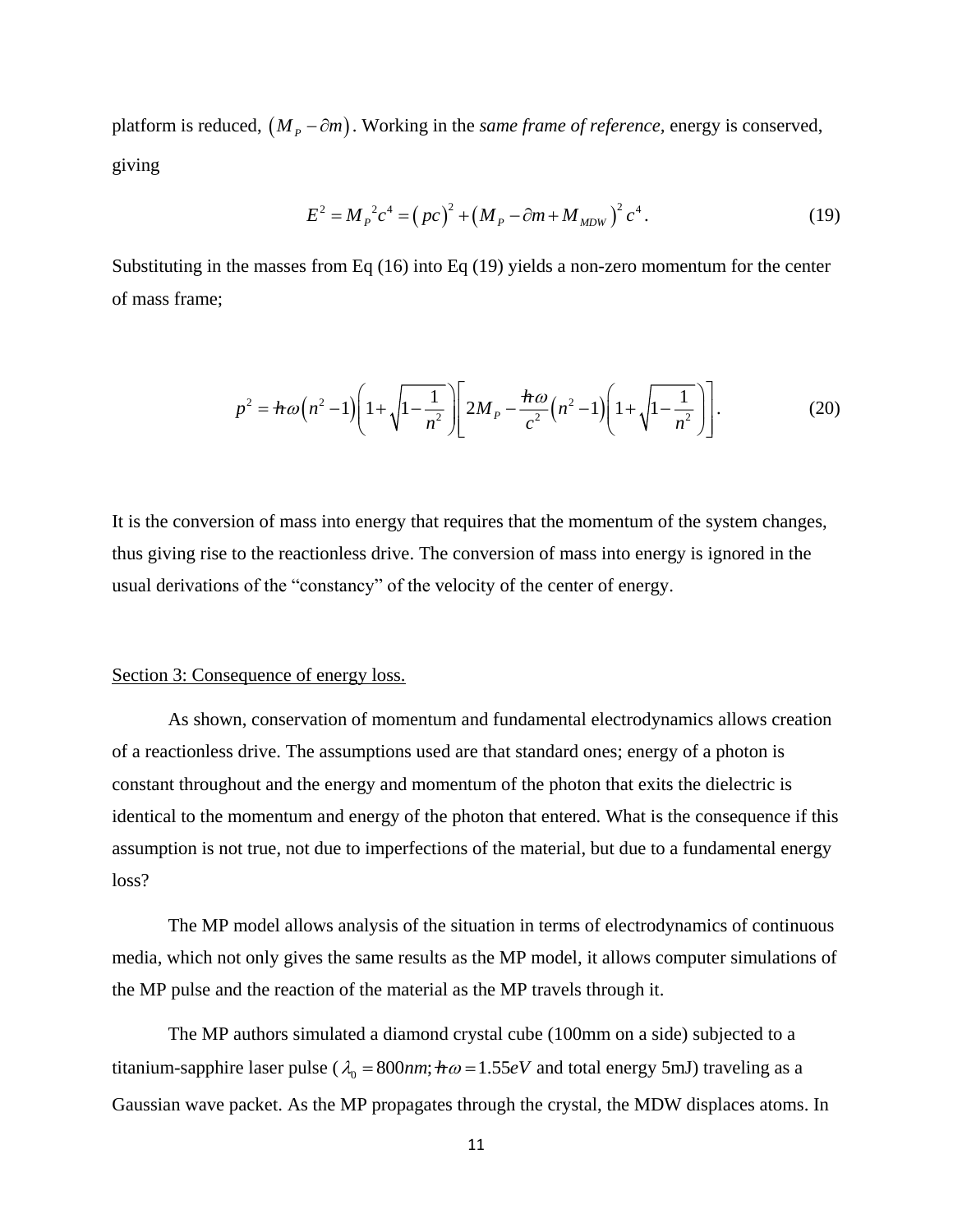the bulk the displacement is of the order of  $10^{-17}$ m while the displacement at the interfaces is approximately 100 times larger although the authors warn that calculations near the interface should be considered only approximate. These distortions relax elastically and thus dissipate energy in the process with the dominant energy loss resulting from distortion at the interface. The energy loss is very small, depending on the length scale chosen for the interface (interface length of  $250\mu$ m, energy loss  $10^{-14}$ eV; interface length 333nm, the wavelength in diamond, energy loss  $10^{-11}$ eV).

Through the interface, and much lesser extent through the bulk of the material, the energy of the MDW decreases by an amount  $\Delta E$  with a commensurate decrease in momentum of *E p c*  $\Delta p = \frac{\Delta E}{\Delta p}$ . As this is a decrease in momentum of the MP, the momentum of the diamond must increase the same amount, in the direction of propagation of the MP and opposite the much larger momentum change of the diamond due to the photon entering the diamond. The energy loss mechanism thus decreases the momentum of the diamond to the left, but by a negligible amount.

When the lower energy MP reaches the interface and a vacuum photon created, the momentum change will be slightly smaller than that shown in cell labelled (2) in the rightmost column of Table 2. This small change cancels out the small change in momentum at the entering interface due to energy loss and once more the material comes to rest when the photon returns to vacuum. Even with a fundamental energy loss mechanism due to the creation of the MDW, the reactionless effect remains.

### Conclusion:

This paper shows that a reactionless drive is predicted in flat space-time using classical electrodynamics. The recent resolution to the Abraham-Minkowski controversy provides a microscopic model to analyze the momenta transfers and allows calculation of the velocity of the center of energy which changes from 0 to a non-zero value and back to 0 as the photon "transits" the dielectric. The well-known "rule" of the constancy of the velocity of the center of energy as a result of momentum conservation is shown to not be true when some of the mass of the object is converted into energy. In this case the momentum is required to change. This change in mass is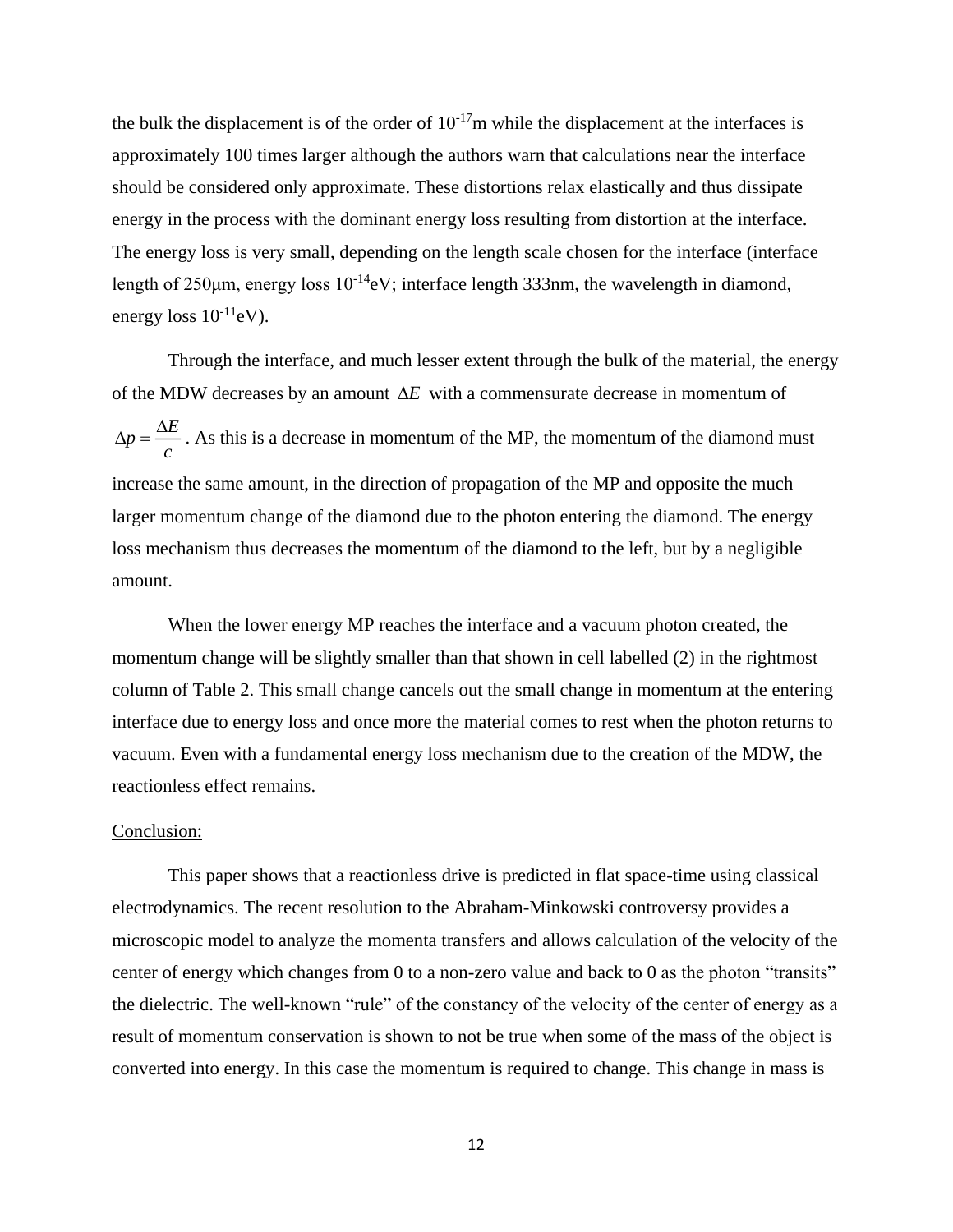distinct from the well understood variable mass system such as a conventional rocket where reaction mass is expended.

## Appendix A: Direct calculation of displacement.

In the description that follows the dielectric has length L, real index n, and mass M. The platform is of length D, such that D>L, and total mass MP. The platform, except for the dielectric, is in vacuum. Table 1 summarizes the momenta of the various quantities in three regimes; (1) vacuum, before entering the dielectric, (2) inside the dielectric, and (3) in vacuum after exiting the dielectric. X's represent the item not existing. During the transition from dielectric to vacuum the MDW ceases to exist, transferring all of its momentum to the dielectric. When the photon reenters the vacuum the momentum of the dielectric returns to 0. This calculation is shown in Table 2 which examines the momentum transfer from dielectric to vacuum in more detail.

|                                          | $1$ (vacuum)                                                       | $2$ (dielectric)                                             | 3 (vacuum)                                                              |
|------------------------------------------|--------------------------------------------------------------------|--------------------------------------------------------------|-------------------------------------------------------------------------|
| $p_{\gamma}$                             | $\boldsymbol{\mathcal{H}}\boldsymbol{\mathit{o}}$<br>$\mathcal{C}$ | X                                                            | $\boldsymbol{\mathcal{H}}\boldsymbol{\mathit{\omega}}$<br>$\mathcal{C}$ |
| $p_{\scriptscriptstyle\it field_{MP}}$   | X                                                                  | $\boldsymbol{\mathcal{H}}\boldsymbol{\mathit{\omega}}$<br>nc | X                                                                       |
| $p_{MDW_{MP}}$                           | X                                                                  | $\left(n-\frac{1}{n}\right)\frac{\hbar\omega}{c}$            | X                                                                       |
| $p_{MP} = p_{field_{MP}} + p_{MDW_{MP}}$ | X                                                                  | $n \hbar \omega$<br>$\mathcal{C}_{\mathcal{C}}$              | X                                                                       |
| $p_{\textit{dielectric}}$                | 0                                                                  | $-(n-1)\frac{h\omega}{\omega}$                               |                                                                         |

*Table 1. Momenta of the various quantities as the photon travels from vacuum (1) into dielectric (2) and back into vacuum (3). An X indicates that the quantity does not exist during this state. Positive quantities represent momenta to the right while negative values represent momenta to the left. The dielectric is given a momentum to the left when the photon enters it, returning to 0 when the photon exits.*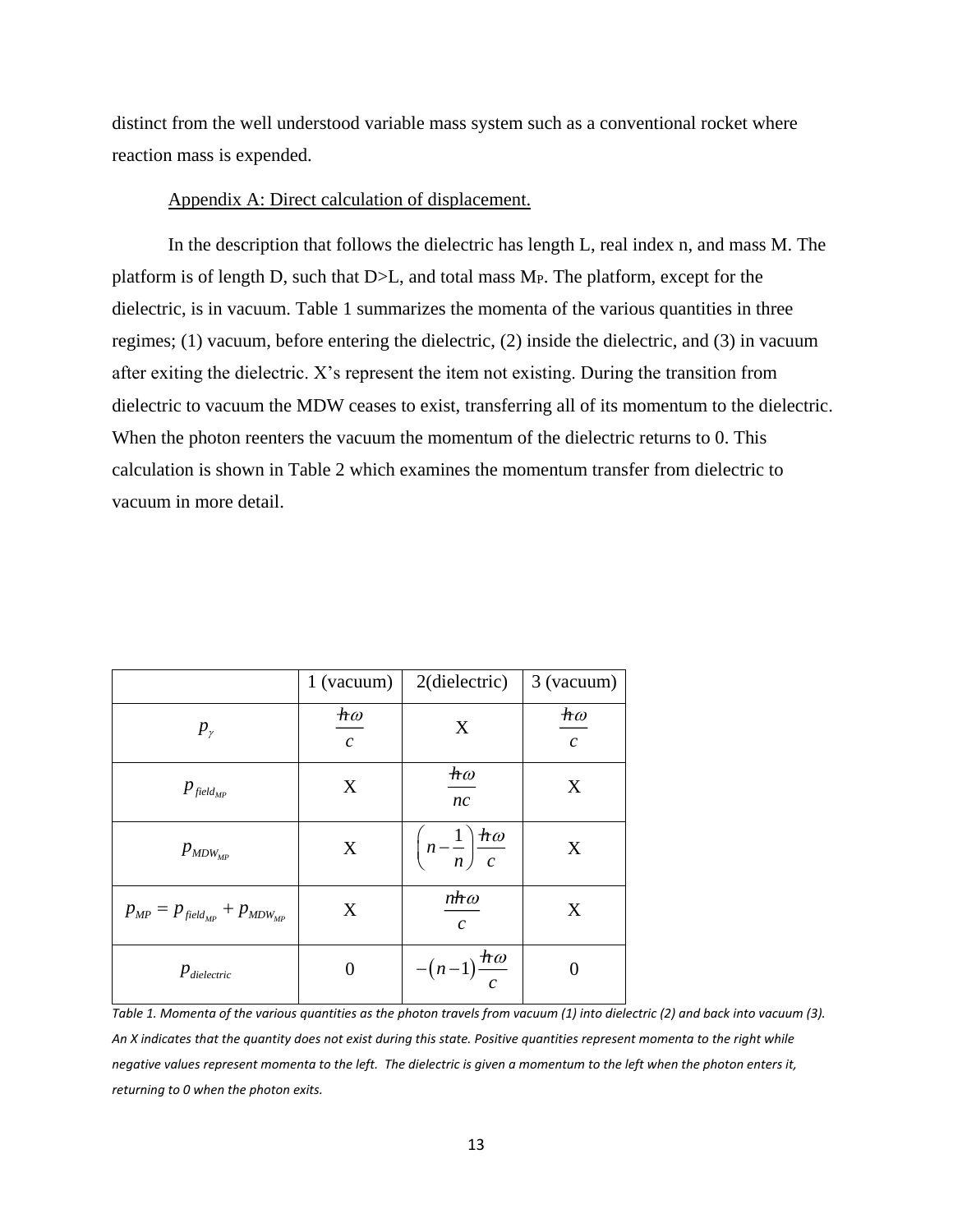The rightmost column in Table 2 gives the momentum transfer to the dielectric as the photon reenters the vacuum from the dielectric. The first merged cell in this column shows that the field momentum increases from its Abraham value to vacuum value, giving a momentum to the dielectric to the left (negative). The second cell gives the momentum transfer to the dielectric when the MDW interacts with the dielectric/vacuum interface. The sum of these momentum transfers is given in the third cell. This value is equal and opposite the momentum given to the dielectric when the photon first enters the dielectric. The final momentum of the dielectric is 0.

|                                              | 2(dielectric)                                            | 3<br>(vacuum)                       | MP transition to vacuum                                                                                                                                |
|----------------------------------------------|----------------------------------------------------------|-------------------------------------|--------------------------------------------------------------------------------------------------------------------------------------------------------|
| $p_{\gamma}$                                 | X                                                        | $\bm{\mathit{ho}}$<br>$\mathcal{C}$ | $\Delta p_{\textit{dielectric}_{\text{field}\rightarrow\text{vacuum}}} = - \bigg(1-\frac{1}{n}\bigg)\frac{\hbar\omega}{c}$<br>(1)                      |
| $p_{\scriptscriptstyle\it field_{\rm MP}}$   | $\boldsymbol{\hbar}\boldsymbol{\omega}$<br>nc            | X                                   |                                                                                                                                                        |
| $p_{\textit{\tiny MDW}_{\textit{\tiny MP}}}$ | $\left(n-\frac{1}{n}\right)\frac{h\omega}{c}$            | X                                   | $\Delta p_{\text{dielectric}_{MDW\rightarrow 0}} = \left(n - \frac{1}{n}\right) \frac{\hbar \omega}{c}$<br>(2)                                         |
|                                              |                                                          |                                     | $\Delta p_{\text{dielectric}_{MP\rightarrow vacuum}} = \frac{\hbar \omega}{c} (n-1)$<br>(3)                                                            |
|                                              | $p_{\text{dielectric}}$ $- (n-1) \frac{\hbar \omega}{c}$ | $\overline{0}$                      | $= 0$<br>(4)<br>$p_{\text{dielectric}_{\text{vacuum}\rightarrow\text{dielectric}} + p_{\text{dielectric}_{\text{dielectric}\rightarrow\text{vacuum}}}$ |

*Table 2. Extension of Table 1 focusing on photon transition from dielectric to vacuum. The cell marked (1) in the last column gives the momentum transfer to the dielectric as the field term transitions to a vacuum photon. The cell marked (2) gives the momentum transferred to the dielectric when the MDW reaches the interface and vanishes. The cell marked (3) is the sum of the momentum transfer to the dielectric from the previous two cells. The final cell, marked (4), gives the total momentum of the dielectric after the photon reenters the vacuum, which is 0.*

The momentum applied to the dielectric, and hence the platform to which it is mounted, causes the platform to have a net displacement. I calculate the total displacement of the platform for when the photon makes a round trip (path  $1 +$  path 2).

Table 3 shows the momenta and displacements for the platform. For clarity I shall do the calculation for a single photon. The mass of the platform, MP, is the mass of all components of the platform, the laser, retroreflector, the dielectric and all supports, but not energy of the photon.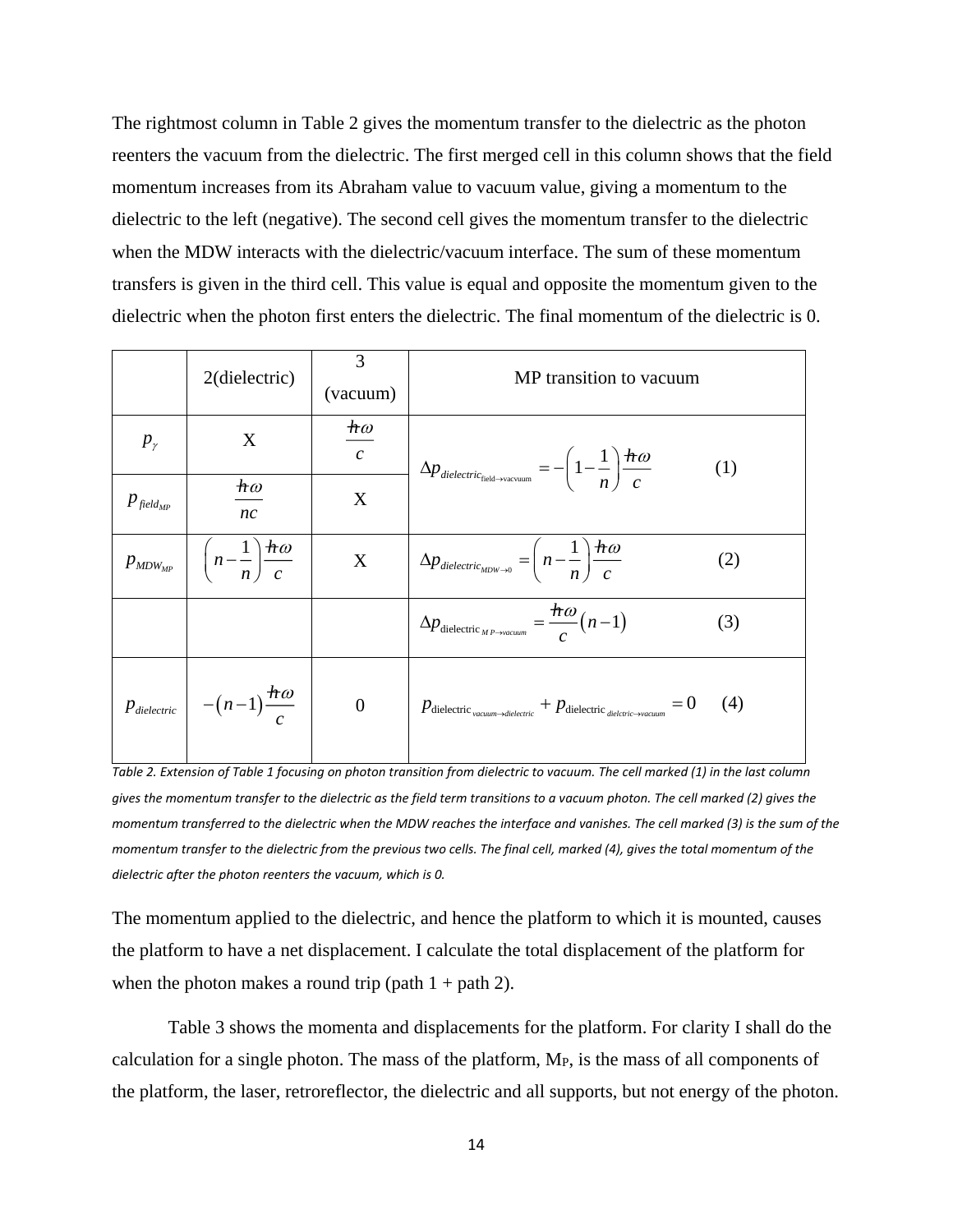|                       | $1 & 3$ (vacuum)                                                                                                                                                                                                                                      | $\overline{2}$<br>(dielectric)                                                                                                                                                                                                                          |
|-----------------------|-------------------------------------------------------------------------------------------------------------------------------------------------------------------------------------------------------------------------------------------------------|---------------------------------------------------------------------------------------------------------------------------------------------------------------------------------------------------------------------------------------------------------|
| PPlatform             | Path 1: $\frac{-\hbar\omega}{\sqrt{\frac{2\pi}{c^2}}}$<br>Path 2: $\frac{h\omega}{\sqrt{2h}}$                                                                                                                                                         | $-(n-1)\frac{\pi\omega}{a}$                                                                                                                                                                                                                             |
| V <sub>Platform</sub> | Path 1: $V_{1_1} = V_{3_1} = \frac{-\pi \omega}{M_{p}c}$<br>Path 2: $V_{1_2} = \frac{h\omega}{M_{p}c}$                                                                                                                                                | $V_{2_1} = V_{1_1} - \frac{(n-1) \pi \omega}{(Mp - \partial m)c}$<br>$=\frac{-\hbar\omega}{c}\left(\frac{1}{M_{\rm p}}+\frac{(n-1)}{(Mp-\partial m)}\right)$                                                                                            |
| Duration              | Path 1: $\left(\frac{D-L}{c-V_1}\right)$<br>Path 2: $\left(\frac{D}{c+V_1}\right)$                                                                                                                                                                    | $\frac{L}{\frac{c}{n}+(V_{l_1}+V_{2_2})}{\sqrt{\frac{c_1+(V_{l_1}+V_{2_2})}{n c}}} \approx$<br>$\frac{Ln}{c}\left(1-\frac{n(V_{l_1}+V_{2_2})}{c}\left(1-\frac{1}{n^2}\right)\right)$                                                                    |
| Displacement          | Path1:<br>$\frac{\hbar\omega}{M c^2}D\left(1-\frac{\hbar\omega}{M c^2}\right)$                                                                                                                                                                        | $-\frac{\hbar\omega}{M_{p}c^{2}}(D-L)\left(1-\frac{\hbar\omega}{M_{p}c^{2}}\right)\left(\frac{-\hbar\omega nL}{c^{2}}+L\left(\frac{\hbar\omega}{c^{2}}\right)^{2}\left(n^{2}-1\right)\right)\left(\frac{1}{M_{p}}+\frac{(n-1)}{(Mp-\partial m)}\right)$ |
| Total<br>Displacement | $-\frac{\hbar\omega(n-1)L}{c^2}\left(\frac{1}{Mp}+\frac{n}{(Mp-\partial m)}\right)$<br>$\left(\frac{\hbar\omega}{c^2}\right)^2 L\left(\frac{1}{M_p^2}+\left(n^2-1\right)\left(\frac{1}{Mp}+\frac{n}{(Mp-\partial m)}\right)^2\right)$<br>Path 1 and 2 |                                                                                                                                                                                                                                                         |

*Table 3. The momentum of platform, the velocity of the platform, the duration of the momentum transfer, and the displacement of the platform is given for Path 1 and Path 2 (columns 1 & 2, where Column 1 is for the vacuum path of the photon and Column 2 for the path through the dielectric). Note that the mass of the dielectric is reduced when the MDW is formed. The bottom row of the table gives the total displacement for Path 1 + Path 2 (round trip).*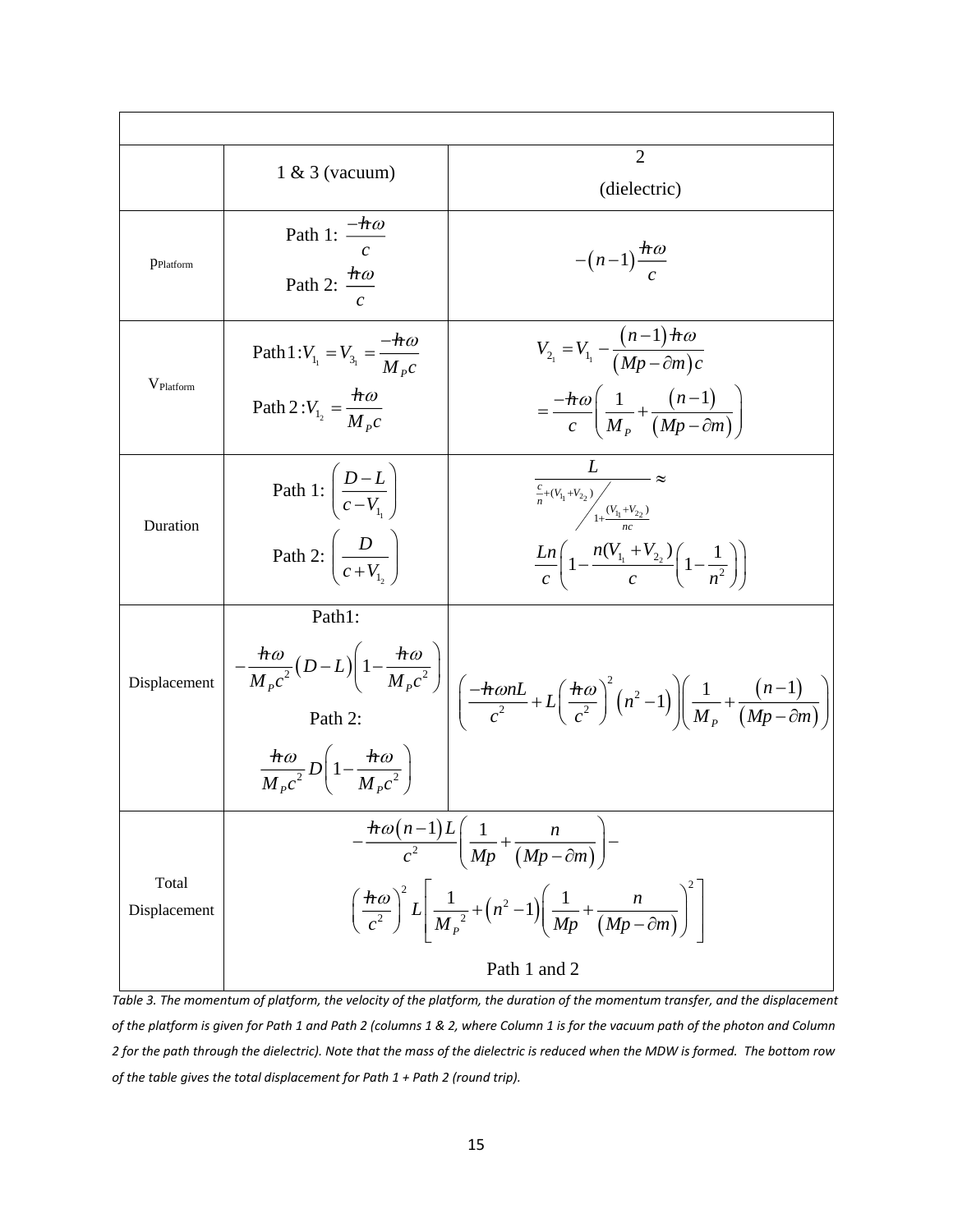Table 3 summarizes the calculations that give the velocity and displacement of the platform. As the photon travels Path 1 (left to right) the platform moves to the left. When the photon exits the laser, the platform initially moves at velocity  $v_{l_1}$ . When the photon enters the dielectric, the velocity is changed by  $v_{2}$ , giving the platform a velocity  $v_1 = v_{1} + v_{2}$ . These velocities are in the same direction, towards the left. The sub-subscript represents the path.

Since the platform cannot be infinitely rigid the platform will not move as a single unit with a single velocity. I use the velocities as an "effective" velocity that allows calculation of the displacement after the platform has "settled down" on a time scale set by *D sound v* ;

The duration of the momentum transfer is corrected for the small velocity of the platform while the photon is traveling in vacuum. In each case the photon moves at speed c and the velocity in the denominator is the closing velocity. The velocity of the MP in the dielectric, which is c/n in the dielectric frame, is calculated in the Lab frame use the relativistic velocity addition formula. As  $v/c \ll 1$ , the velocity of the MP is calculated to first order, giving the Fresnel formula,  $v \approx \frac{c}{n} + (v_{1_1} + v_{2_1}) \left(1 - \frac{1}{n^2}\right)$  $v \approx \frac{c}{1 + (v_{1_1} + v_{2_1})} \left(1 - \frac{1}{2}\right)$  $\frac{1}{n} + (v_{1_1} + v_{2_1}) \left(1 - \frac{1}{n_1}\right)$  $\approx \frac{c}{n} + \left(v_{1_1} + v_{2_1}\right)\left(1 - \frac{1}{n^2}\right)$ . Recall that  $v_1 \& v_2 \approx \frac{h\omega}{M_p c} << 1$ *P*  $v_1 \& v_2 \approx \frac{h \omega}{M_c c}$  $\approx \frac{\pi \omega}{\pi}$  <<1. In the row labelled displacement, the product of the velocity and duration is given to  $2<sup>nd</sup>$  order in  $\frac{hc}{c^2}$ *h c*  $(\,\pi\omega\,)$  $\left(\frac{nv}{c^2}\right)$ . As the photon travels right to left along Path 2, making a complete round trip, the platform is displaced to the right. This displacement is *smaller* than the displacement that occurs during Path1, giving rise to a *net displacement to the left* with no reaction mass. The total displacement is independent of the length of the platform and linear with the length of the dielectric, it is given in the last cell in Table 3, to 2<sup>nd</sup> order in  $\frac{hc}{2}$ *h c*  $(h\omega)$  $\left(\frac{nw}{c^2}\right)$ . The displacements were also calculated numerically with no approximations $10$  and a non-zero displacement was found.

In simplest terms, this reactionless drive occurs because the momentum change when the photon enters the dielectric produces an "extra" velocity. This extra velocity,  $-\frac{(n-1)}{(n-1)}$  $(Mp - \partial m)$  $n-1)$   $\hbar$ *Mp* –  $\partial m$  )  $c$  $-\frac{(n-1)\pi\omega}{(Mp-\partial m)c}$ ,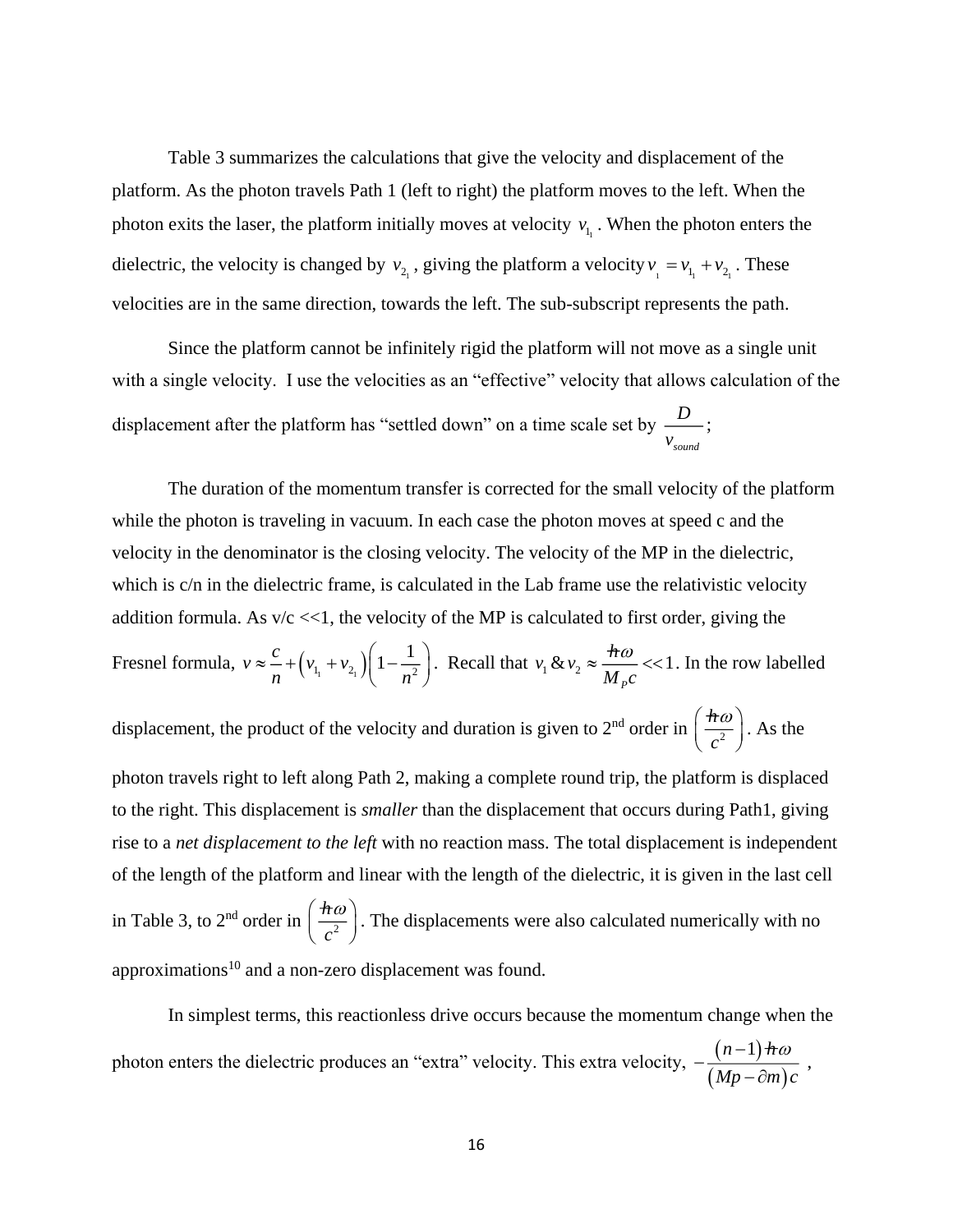occurs over a longer time,  $\left( \frac{nL}{L} \right)$  $\left(\frac{nL}{c}\right)$ , than an equivalent path in vacuum, giving an extra-large

displacement,  $-\frac{(n-1)}{(n-1)}$  $(Mp - \partial m)$ *n*-1)  $\frac{1}{2}$  *nD* (*nL*  $Mp - \partial m$ )c $\langle c \rangle$  $-\frac{(n-1)\hbar\omega}{(Mp-\partial m)c}\left(\frac{nL}{c}\right)$ . The return path, without this extra velocity and a shorter

time,  $\left( \frac{L}{L} \right)$  $\left(\frac{L}{c}\right)$ , cannot cancel out the extra displacement due to the dielectric. This picture is

supported by analysis of the velocity of the center of energy in the next section.

## Appendix B: Qualitative explanation

The movement of the C.M. of this isolated system with momentum conservation can be understood qualitatively as follows.

The MP model has the glass losing mass,  $\partial m = (n^2 - 1)$ .  $m = (n^2 - 1) \frac{h \omega}{n^2}$ *c*  $\partial m = (n^2 - 1) \frac{\pi \omega}{2}$ , when the photon enters the glass. This "mass loss bubble" travels through the glass at *c n* . When reaching the rightmost end of the glass, energy of the MP is converted back to mass, restoring full mass to the glass, and the energy to the photon which travels on to the right.

The "mass loss bubble" provides an easy way to understand how the center of mass moves during a photon transit.

The change in the location of the center of mass, of the platform in the platform frame, calculated from the left edge of the platform, is

$$
\Delta CM = \frac{-\partial m}{\left(M_P - \partial m\right)} x,\tag{1.1}
$$

where  $\partial m = 0$  when light is outside of the glass, and  $\partial m = (n^2 - 1)$ .  $m = (n^2 - 1) \frac{h \omega}{r^2}$ *c*  $\partial m = (n^2 - 1) \frac{\hbar \omega}{2}$  when inside the glass and x is measured from the left edge of the platform. The effect of the moving "mass loss bubble" on the shift of the C.M. is shown schematically in Figure 2.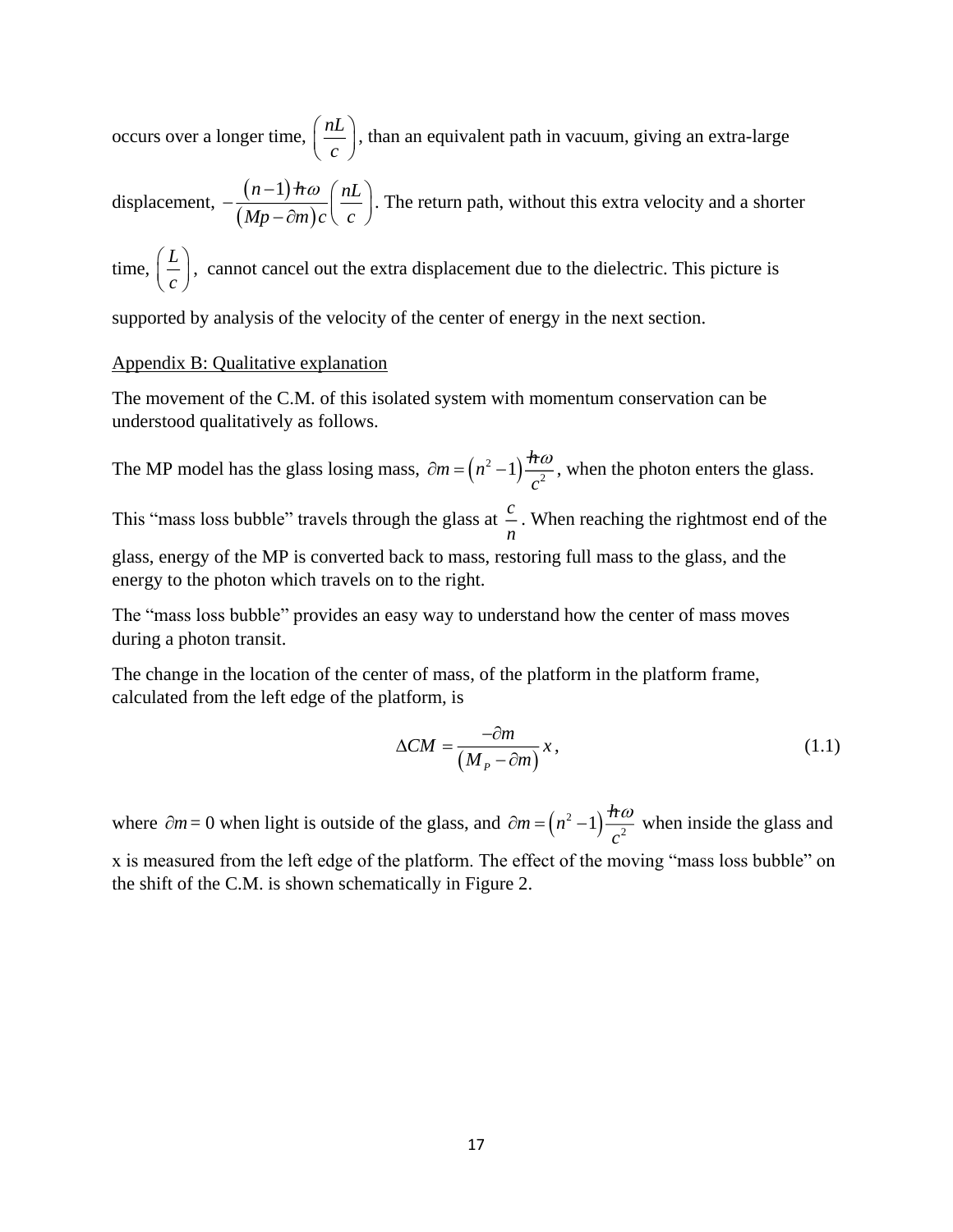

Figure 2. Schematic representation of change in center of mass of platform (arbitrary units) as light traverses the glass, as measured in the Platform frame. The C.M. changes only when the light is inside the glass due to the "mass loss bubble" moving left to right. The shift at the boundary depends on details of how the light transitions from vacuum to the bulk glass.

While the C.M. of the platform, in the platform frame returns to its initial position once the photon exits the glass, the situation is different as viewed from the lab frame.

In the lab frame, the C.M. initially moves to the left due to the relative velocity of the two frames. The C.M. then jumps an additional distance to the left when light enters the glass. The velocity of the platform increases and, in addition, the C.M. continues moving to the left as the mass loss bubble travels to the right, until the light exits the glass and the C.M. just moves at the speed of the platform. The net result is the C.M., as measured in the lab frame, has moved an additional distance to the left, beyond what is expected just due to the relative velocity between the platform and lab frame.

Acknowledgements. I thank Dean Astumian and Neil Comins for helpful discussions and Steve

Pollaine for pointing out paper by Partanen et al.

https://www.researchgate.net/publication/325177082 The SpaceDrive Project -First Results on EMDrive and Mach-Effect Thrusters

<sup>&</sup>lt;sup>1</sup> White H, March P, Lawrence J, Vera J, Sylvester A, Brady D, Bailey P. Measurement of Impulsive Thrust from a Closed Radio-Frequency Cavity in Vacuum. Journal of Propulsion and Power 2017; 33 (4), 830-841. https://doi.org/10.2514/1.B36120

<sup>&</sup>lt;sup>2</sup> Tajmar M, Koβling M, Weikert M, and Monette M. The SpaceDrive Project - First Results on EMDrive and Mach-Effect Thrusters Space Propulsion 2018, Seville, Spain, May (2018). Available from: